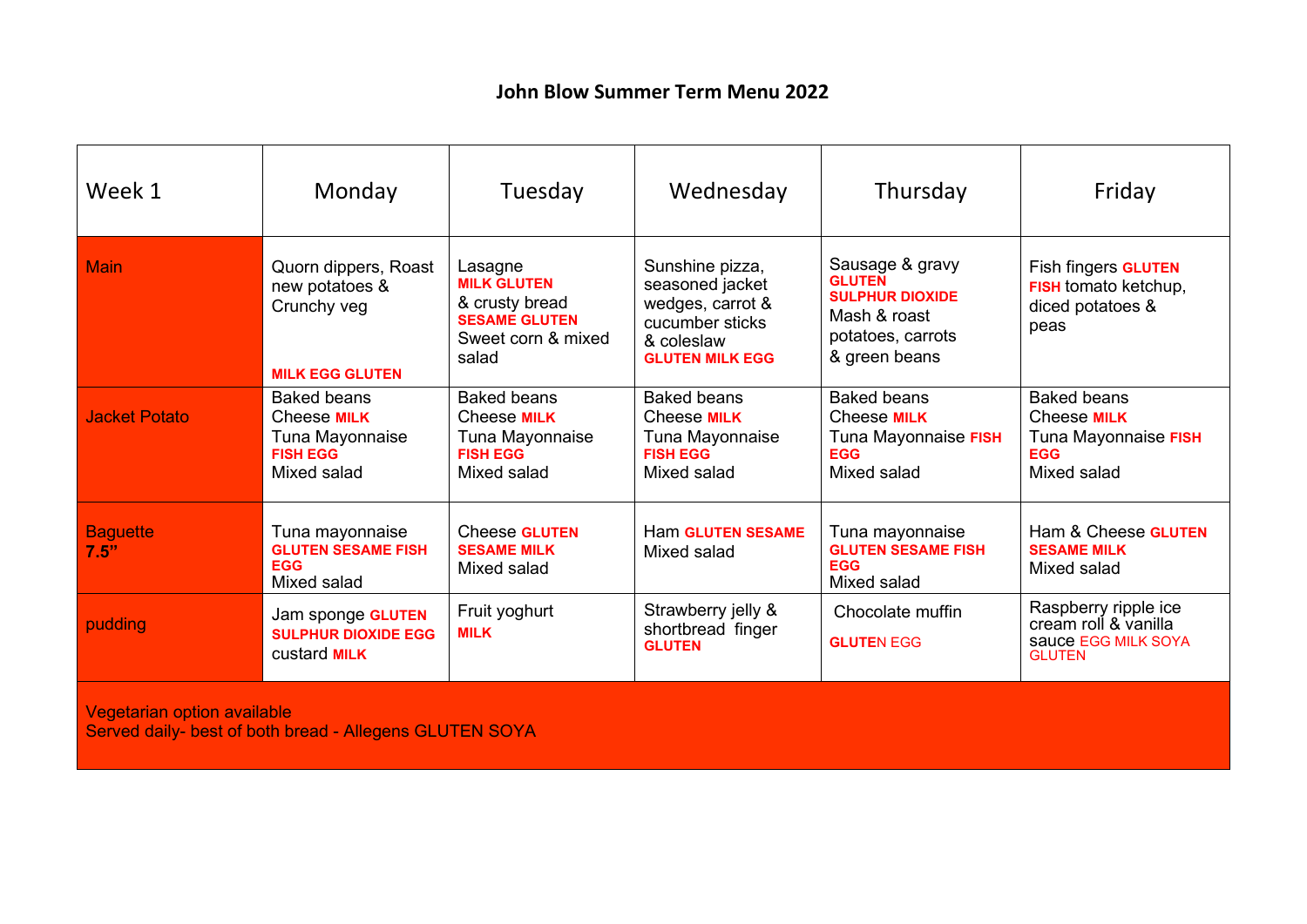| Week 2                                                                                         | Monday                                                                                                      | Tuesday                                                                                | Wednesday                                                                              | Thursday                                                                               | Friday                                                                                        |  |
|------------------------------------------------------------------------------------------------|-------------------------------------------------------------------------------------------------------------|----------------------------------------------------------------------------------------|----------------------------------------------------------------------------------------|----------------------------------------------------------------------------------------|-----------------------------------------------------------------------------------------------|--|
| <b>Main</b>                                                                                    | Cheese & tomato<br>parcel GLUTEN MILK<br>crunchy new<br>potatoes, ranch salad<br><b>EGG &amp; sweetcorn</b> | Spaghetti Bolognaise<br><b>FISH GLUTEN &amp; carrot</b><br>& cucumber sticks           | Sausages, diced<br>potatoes &<br>vegetables GLUTEN<br><b>SULPHUR DIOXIDE</b>           | Roast Pork, stuffing &<br>gravy GLUTEN roast &<br>mash potatoes<br>broccoli & carrots  | Fish finger wrap<br><b>GLUTEN MUSTARD FISH</b><br>chips & peas                                |  |
| <b>Jacket Potato</b>                                                                           | <b>Baked beans</b><br>Cheese <b>MILK</b><br>Tuna Mayonnaise<br><b>FISH EGG</b><br>Mixed salad               | Baked beans<br>Cheese <b>MILK</b><br>Tuna Mayonnaise<br><b>FISH EGG</b><br>Mixed salad | <b>Baked beans</b><br>Cheese MILK<br>Tuna Mayonnaise<br><b>FISH EGG</b><br>Mixed salad | <b>Baked beans</b><br>Cheese MILK<br>Tuna Mayonnaise FISH<br><b>EGG</b><br>Mixed salad | <b>Baked beans</b><br>Cheese <b>MILK</b><br>Tuna Mayonnaise FISH<br><b>EGG</b><br>Mixed salad |  |
| <b>Baguette</b><br>7.5" malted wheat                                                           | Tuna mayonnaise<br><b>GLUTEN SESAME FISH</b><br><b>EGG</b><br>Mixed salad                                   | <b>Cheese GLUTEN</b><br><b>SESAME MILK</b><br>Mixed salad                              | <b>Ham GLUTEN SESAME</b><br>Mixed salad                                                | Tuna mayonnaise<br><b>GLUTEN SESAME FISH</b><br><b>EGG</b><br>Mixed salad              | Ham & Cheese GLUTEN<br><b>SESAME MILK</b><br>Mixed salad                                      |  |
| <b>Pudding</b>                                                                                 | Frozen yoghurt & fruit<br><b>MILK</b>                                                                       | Honey cake &<br>custard<br><b>GLUTEN MILK EGG</b>                                      | <b>Butterscotch tart</b><br><b>GLUTEN MILK</b>                                         | Fruit flapjack<br><b>GLUTEN</b>                                                        | Lemon sponge & custard<br><b>MILK EGG GLUTEN</b>                                              |  |
| <b>Vegetarian option available</b><br>Served daily- best of both bread - Allergens GLUTEN SOYA |                                                                                                             |                                                                                        |                                                                                        |                                                                                        |                                                                                               |  |